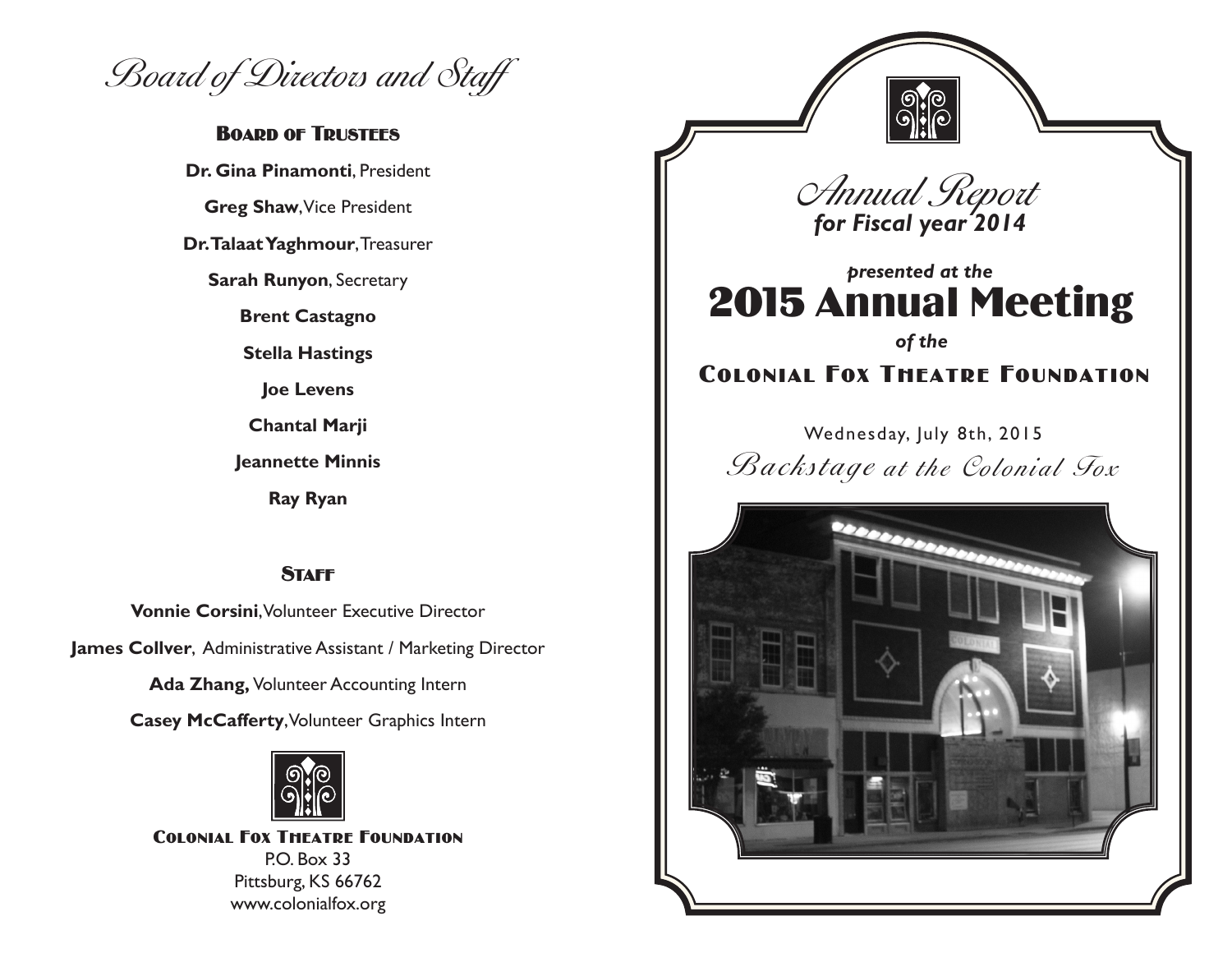#### 2014 Members

# **From the President**

*"You can design and create and build the most wonderful place in the world. But it takes people to make the dream a reality"* - Walt Disney

Walt Disney's statement is never truer than when applied to the dedication of our members toward the Colonial Fox Theatre. Your steadfast support over the past 8 years has made possible over \$1,000,000 in Theatre rehabilitation. The motto that has most clearly articulated the depth of our commitment is *Expect Excellence.* Never was that commitment more tested than it was 2014 when your expressed trust in the face of slow moving progress allowed us to not settle for less than excellence and experienced craftsmanship.

Thanks to you, our mission is moving steadily forward. Our 2014 Backstage Concert Series and Friday Flix Screening are demonstrating to the community the benefit a revived Colonial Fox Theatre will bring to the region. It will be more than a restored historic building. It will be the public living room at the heart of the city where people gather, enjoy, and are inspired by performance and fine art.



Gina Pinamonti President Monies Raised 2007-2014



# **Red Carpet Cont**

Rex Garner Paul & Marybeth Grimes Home Depot Stella Hastings Ali & Carol Hammad Irma Hawley Thomas & Denise Hayes Casie Hermansson & Gill Cooper Jon & Beverly Herron Don & Kay Holsinger Heather & Roger Horton Mary Gwendolyn Hotchkiss David & Sondra Hurford Jayhawk Signs & Graphics Marc & Melissa Johnson J. T. & Linda Knoll Phil & Marilyn Kubler Robert & Betty Kunshek Gary & Susie Lundy Kathryn Parke & Susan Marchant Albert & Jennine Marrone Tom & Suzanne Marshall Richard & Teresa Massa John Kreissler & Barbara McClaskey Todd & Kelli McKnight Chris & Dawn McNay Roger & Heidi Misasi John & Bev Mitchelson Kevin & Frances Mitchelson Bill & Linda Morris Lillian & Paul Mundt Joe Naylor Bertha Niegsch\* Patrick O`Bryan & Tim Towner Gary & Marianne O`Nelio

Lynette Olson Dean Papp Bill & Cynthia Pfannenstiel Uealene Pingree Neil & Mary Polfer Dr. & Mrs. R. James Rhodes, D.D.S. John & Carole Robb Marlin & James Rowland Isaac & Sarah Runyon Robin Siefkin Steve & Becky Sloan Ferne Small Peggy & Jim Snyder Lori Ann & Jeff Spachek Fred & Judy Spigarelli Louis & Corene Stroup Wendy & Warren Strukel Victor & Mary-Kate Sullivan Mary Lynn Sylvester Jim & Shirley Triplett Deborah Walker Robert Walter Greg & Janis Ward Richard & Mary Weathers Ken & Leann Webb George & Marcia Weeks Cotton & Judy Westhoff Gregory White Tony & Rhonda White Wayne & Mary Cathryn Wiley Bobby & Jean Winters Delores & Thomas Wishart

\* *Deceased friends*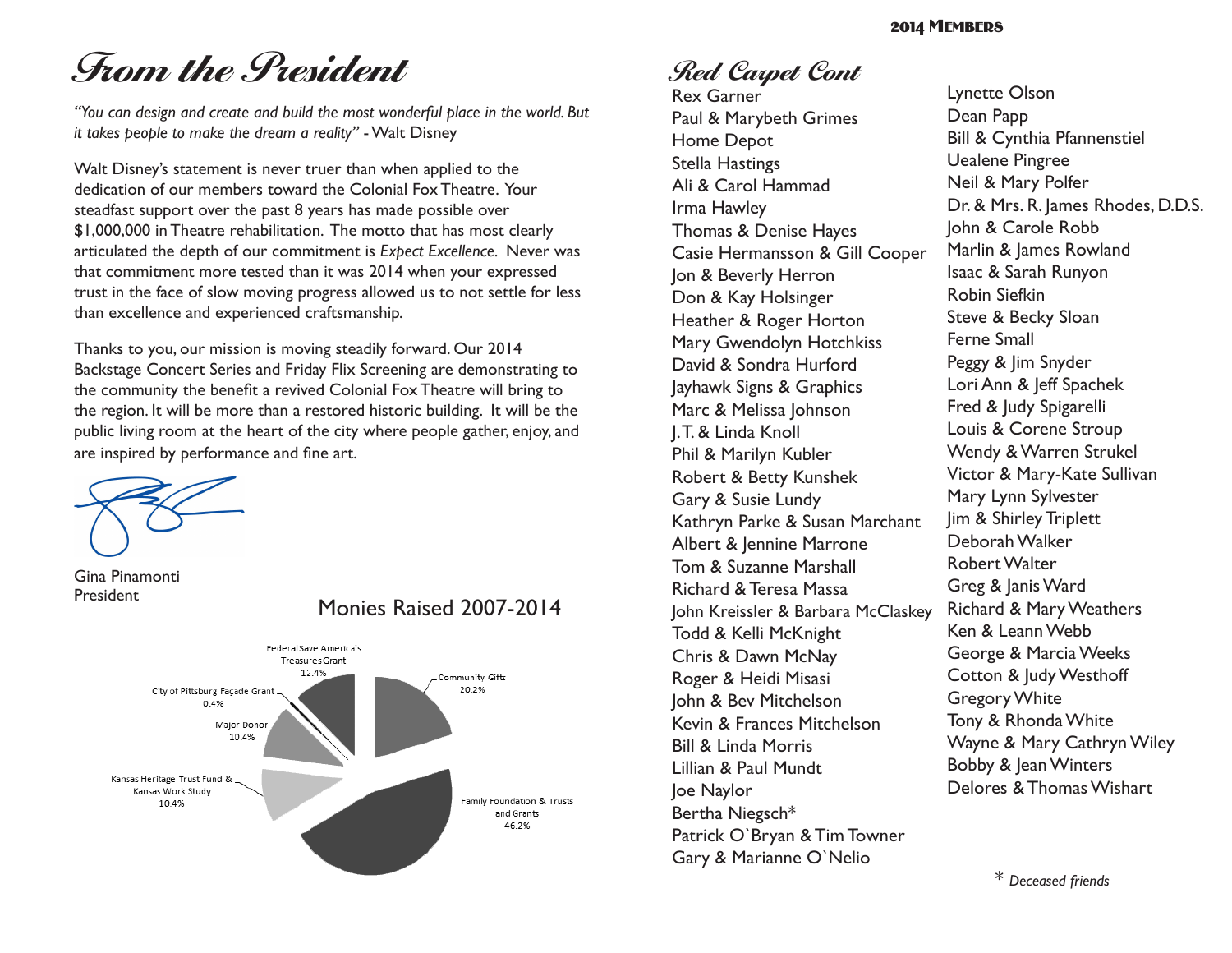# **Standing Ovation**

Carolyn Brooker Susan & Troy Cook Betty DeVoss In The Garden Nancy Miller Ted & Susan Monsour Pittcraft Printing Chris & Micholee Polsak Elias & Magda Tawil

# **Center Stage**

Vincent Van Becelaere John & Ruth Courter Patrick & Bonnie Crossland Barry & Joyce Draper Gordon & Luella House Holiday Inn Express Jeremy & Megan Johnson Kenny & Bonnie McDougle Dr. Kathleen Sandness, M.D. Signet Coffee Roasters Laura Washburn & Roland Sodowsky Mr.& Mrs. Louis Steele Emily Lu Stocker Christy Taylor Dory & J.B. Towner Gene & Linda Vollen Wilbert & Besperat, CPA`s, LLC

# **Red Carpet**

Dennis Albergucci Marie Albertini Ms. Emma Louise Ales Cynthia Allan & Deborah Fischer Bill & Genevieve Anderson Joe & Suzanne Arruda Jim Baxter & Jamie McDaniel Shirley Beer & Michael Joyce Pat & Marty Beezley Phil & Mary Beitzinger Lewis & Karolyn Bertalotto Carol & Terry Best Matt & Lisa Blessant Kay Branaman Eakin A. O. & Donna Brown Tom & Koeta Bryant James & Carolyn Buche Celebrations By Lori Debra & Jim Carpenter Greg & Ellen Carter Randy & Susan Cason Lee Christensen Ron & Nancy Close Tom & Jane Collinson Forrest & Barbara Coltharp Jan & Tom Correll Stephen & Mary Lynne Crosetto Chris & Jamie Lee Curtis Dottie Dickey Jane & Felix Dreher Ahmad & Cari Enayati Al & Linda Eshelbrenner Pete & Jo Farabi Bob & Denise Fitzpatrick Carmen & Arnold Flottman Linda Garigletti

## Colonial Fox Theatre Foundation **Members Meeting # 8** June 13, 2014 **Lot North of the Colonial Fox 411 N Broadway Pittsburg, KS 66762**

**CFTF Mission:** The mission of the Colonial Fox Theatre Foundation is to restore the Colonial Fox Theatre to be an enduring dynamic cultural center enriching the quality of life and economic vitality of Pittsburg and surrounding communities.

**Call to Order-** The meeting was called to order in due form at 7:30 p.m.

**Proxies entered into record:** 20 proxies were entered into record by the secretary.

**Additions to the Agenda:** none

**2013 Minutes:** Minutes were approved as submitted.

**Financial Report:** Financial Reports and were approved

**2014 Trustee Slate**: Slate of trustees were approved as submitted – Don Judd / Gene Corsini

**Meeting Adjourned -** Meeting adjourned at 7:45 p.m.

**Next meeting:** June, 2015 - 7:30 p.m. at the Colonial Fox Theatre.